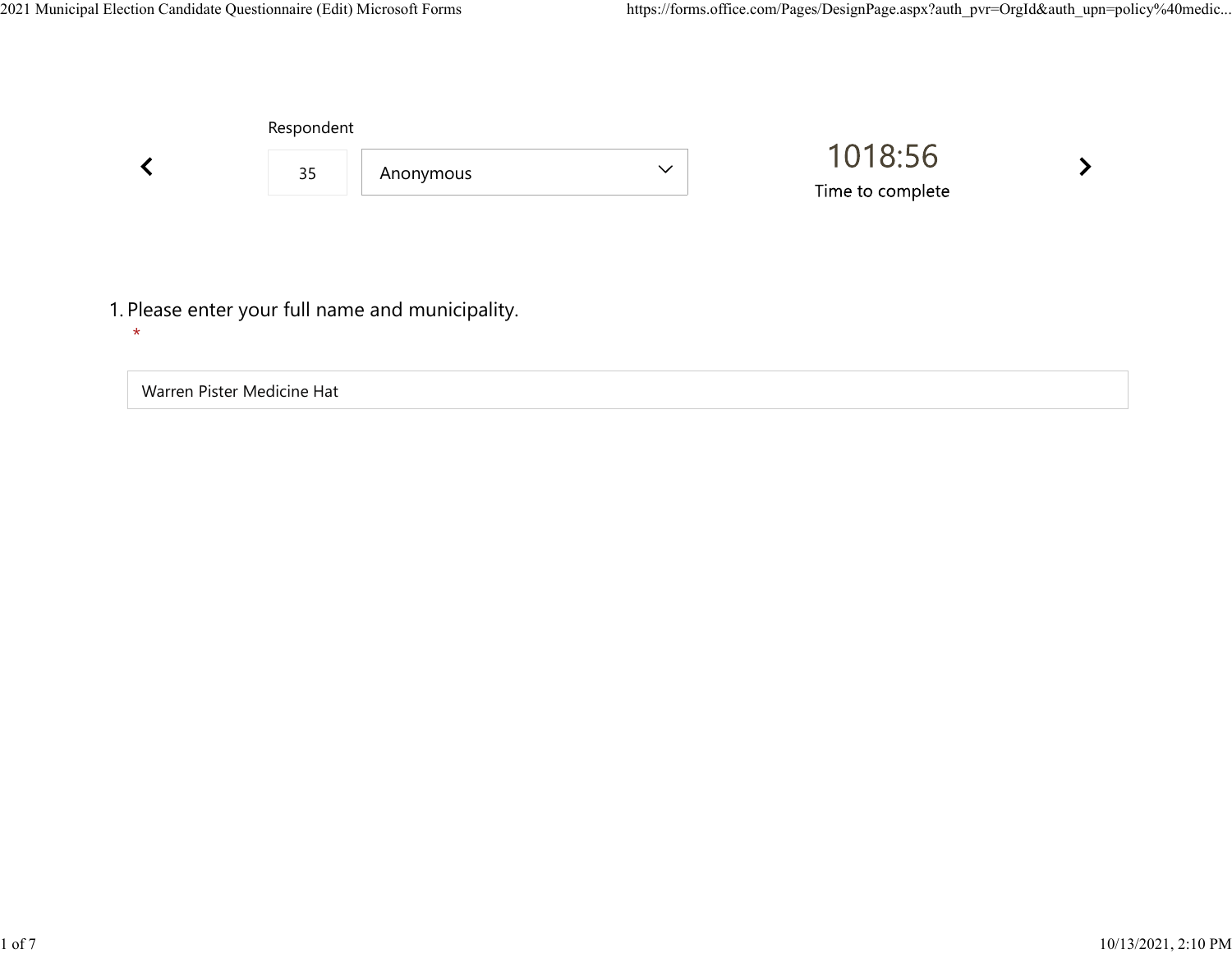What active role have you played to improve our community prior to running for council/mayor? 2.  $\star$ 2021 Municipal Election Candidate Questionnaire (Edit) Microsoft Forms https://forms.office.com/Pages/DesignPage.aspx?auth\_pvr=OrgId&auth\_upn=policy%40medic...<br>2 Mhat active role baye you played to improve our community pr

> Since arriving in Medicine Hat in 1992, I have always been involved in community sports and volunteering for school functions and travel. I actively participated in instruction and competition of martial arts, canine training and care with local non profit organizations. I later began to provide support to our local Fish and Wildlife in the care and fostering of injured and abandoned animals. Working with my wife, and with the assistance of many volunteers we founded two non-profit animal rescue organizations. Sitting on the board of these organizations in different capacities, we began to assist the community residents with financial support in the care and support of lost and injured pets. With the cooperation of local veterinarians, we provided support as requested in the ongoing education and care of domestic pets. We assisted local authorities with major animal hording and abandonment rescues to successful endings. My police career in the RCMP had me actively involved with members of our community in times of need and where volunteer opportunity arose. I recently sat on the board of directors for AJs Loan Cupboard, only stepping down to seek election for city council. I provided instructional and motivational seminars for children and adults in schools, various clubs and organizations. To date I have been involved in promoting responsible animal care for domestic and exotic animals through working closely with the pet trade industry professionals of our city and area surrounding in pursuit of humane care and control of all pets, strays, feral felines to livestock. Community involvement is a very important function that we all need to share in.

What initiatives would you propose to improve tourism, investment attraction and development to our 3. municipality and region and support business recovery during/after the pandemic? \*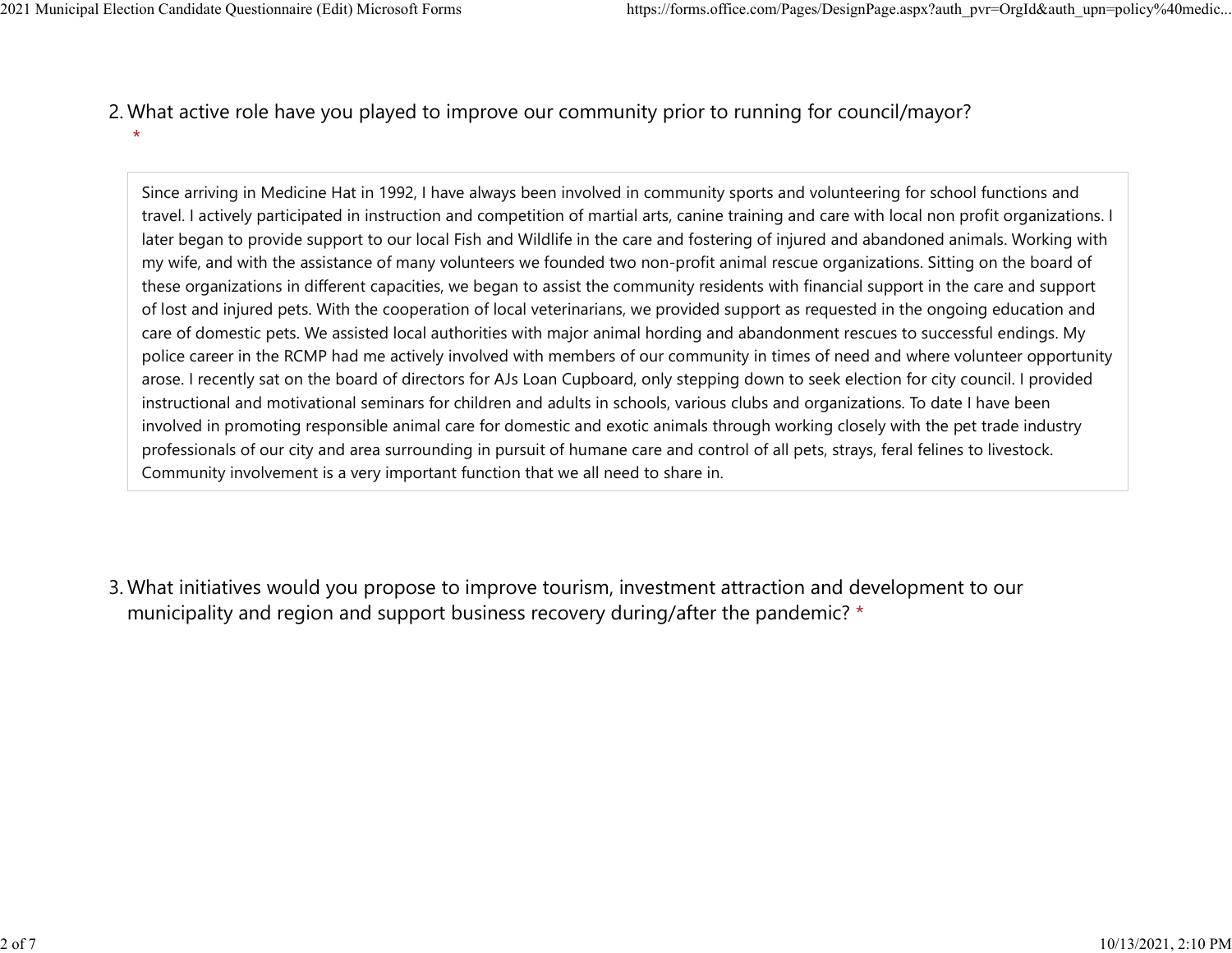Our city and surrounding area is rich in the history as Canada was being settled. There are many important events that took place here that many are not completely aware of. From the March West of the Royal North West Mounted Police, to the battles on the prairies between people. Our city grew out of the prairies as the railroad made its way west, bringing people and goods into the area. We have a rich history that interests tourists and promoting this is as important as preserving it. With the geographic location of Medicine Hat and her proximity to major centres, we have the ability to support private ventures in becoming a main transportation freight hub. A vibrant multi cultural community with an abundance of ethnic talents offers a great selection of culinary choices to travellers into and through our area. Our local businesses have suffered tremendously through the pains of restrictions and shutdowns surrounding the Covid crisis. Cash injections by council has served to lessen some of the strain businesses have had to endure, however limited financial relief funding is not a solid solution going forward and we must make the best of the suggestions and ideas coming from our community to help with recovery post Covid. 2021 Municipal Election Candidate Questionnaire (Edit) Microsoft Forms https://forms.office.com/Pages/DesignPage.aspx?auth\_pvr=OrgId&auth\_upn=policy%40medic...<br>Our city and surrounding area is rich in the history as Canada

4. In Medicine Hat, businesses pay a higher proportion of property taxes compared to the residential sector.  Medicine Hat's tax gap of 2.35% is one of the highest in Alberta.  What is your position on the current approach to taxation and your thoughts on potential strategies to narrow this gap?  $\star$ 

In order that a municipality can operate successfully there is a requirement for taxation. We must work with our business community of small businesses to bring a fair balance to taxation. If we reduce business taxes too much then our residential tax rate may have to be adjusted to compensate for the difference. However, we first must determine precise income needs of our city to ensure that the best rates are offered to our business community and residents. Are we charging rates that exceed the actual needs and if so can we offer reduced rates? We cannot afford falling into a loss of necessary revenue situation that places our city at risk in affording the finances to operate efficiently.

5. If elected, what specific steps would you take to encourage & promote entrepreneurship within the region?

 $\star$ 

One of the comments I hear the most from small to large business in our city is how much frustration is generated as existing and new upstarts must wade through an over abundance of red tape and procedure. From the physical expansion of existing businesses to the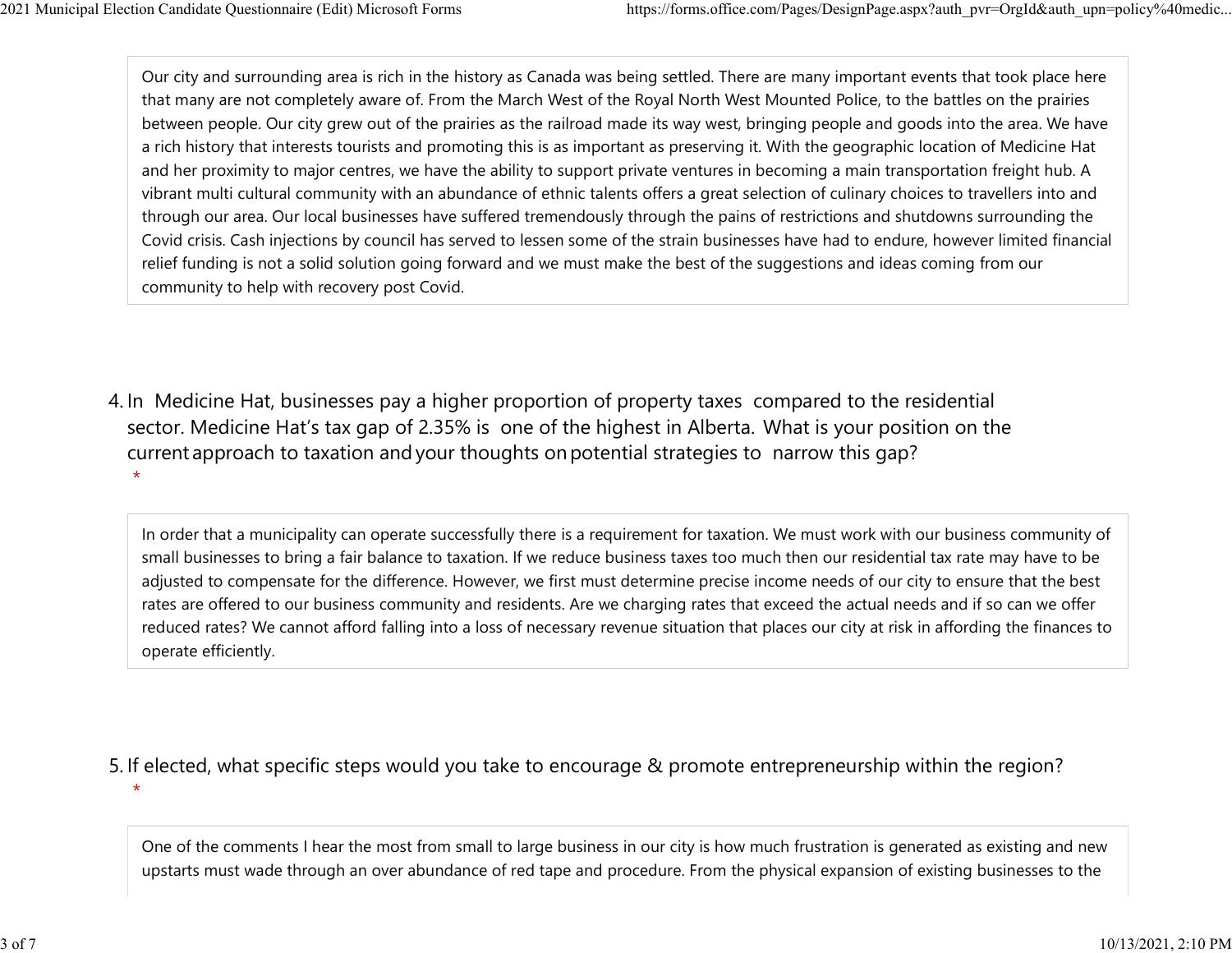$\star$ 

 $\star$ 

purchase of a business license, we are a city that imposes a barrage of fees and procedures that deter growth and start up of business. We have a very unique ability over other regions to be able to offer incentive pricing for new potential business ventures with electrical and natural gas rates falling under our direct control, absent of any external interference. 2021 Municipal Election Candidate Questionnaire (Edit) Microsoft Forms https://forms.office.com/Pages/DesignPage.aspx?auth\_pvr=OrgId&auth\_upn=policy%40medic...<br>
purchase of a business license, we are a city that imposes a

## What is your stance on COVID-19 related laws that mandate requirements, including masks and vaccine 6. passports?

We can no longer skirt around the issue assuming it cannot happen to me. With the percentage of factual cases coming from the larger percentage of unvaccinated people as well are the losses, we must accept the reality that numbers do drop as we abide by masking and interaction restrictions. Proof of vaccination is saying that you have done your part to help protect others and that you care. Our highest courts have made it clear that any challenge to mandatory vaccination as a condition of employment would not be successful. We have yet to develop a titers test for Covid and the variant to determine individual immune system strengths. Until then there needs to be an order for compliance that is best to come from provincial and federal levels of government.

What is your plan for publicly-funded services (examples would include Medicine Hat Public Library, power plant, 7. facilities) if elected?

Most importantly is to retain our electrical production facilities and all distribution infrastructure. We have the ability to become an even stronger contributor to the provincial grid to supply electrical energy on demand. Until feasible technology arrives allowing the storage of green electrical energy, it is the on demand electricity providers that protect us from the loss of this energy source. Our library is a living web of information and learning. A valuable asset to our community, the city Library holds opportunities for knowledge to be shared with a hands on ability. Funding must have a balance and as such we must continue to support our library/learning centre going forward. All publicly funded services must always fall under close scrutiny in order that we are always best situated to continue funding rather than reduce it.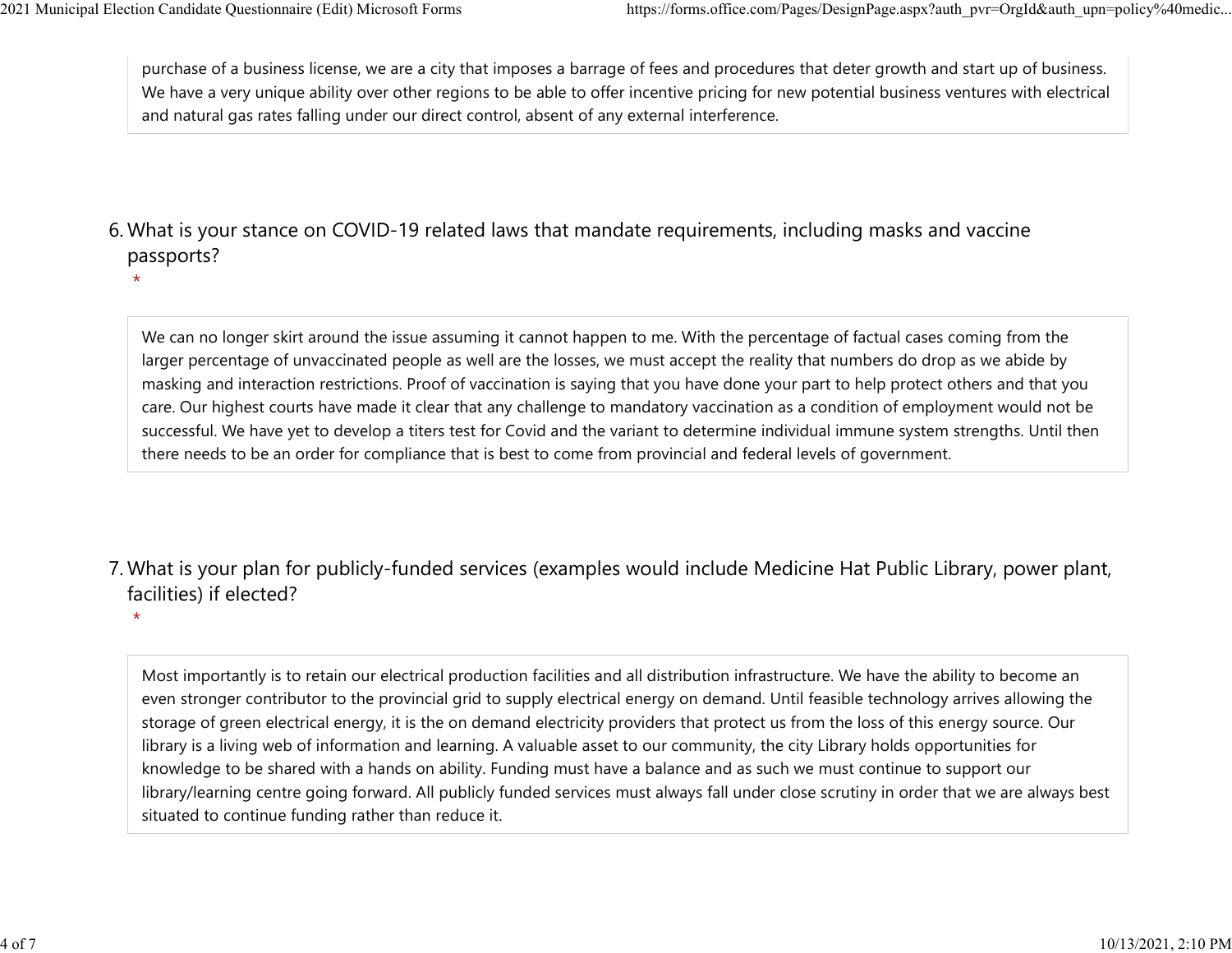8. How important is it for our region to have a local Community College? What specific steps could the municipality do to work better with Medicine Hat College to provide ongoing opportunities for future learners?  $\star$ 2021 Municipal Election Candidate Questionnaire (Edit) Microsoft Forms https://forms.office.com/Pages/DesignPage.aspx?auth\_pvr=OrgId&auth\_upn=policy%40medic...<br>8 How important is it for our region to baye a local Community

> With MHC being a degree granting institute, further support through municipal and government grants can assist to increase class and subject availability. There could be an expansion of the current operations strategically into the downtown core of new subject learning and increased technical subject options. A stand alone separate institute may be a great vision but the cost effectiveness could potentially exceed practicality.

## 9. How will you attract newcomers to the district and address the needs for a skilled workforce? \*

In order to do this, our city must have something to offer that is better than other centres. By providing incentives to the development of new businesses and industry that works well within our ability to do so, our city can realize the much needed employment opportunities that must be available to encourage new comers. Our council has spent large sums of tax dollars trying to land that proverbial "Big Fish" in hopes that such would provide a strong stimulus to our economy. However, suppose we are able to attract multiple smaller operations rather than one larger employer. Should one or more of the smaller employers require to reduce staffing levels, the effect is less noticeable on the grand scale. Loose that "Big Fish" and the cost to the city is much more severe. As I had indicated earlier, we must reduce red tape and procedure for businesses, focusing on fair fees and quick approvals. We only need to look at how places like Lethbridge realize stronger growth over our meager .5 %. We even can look around our city and see just how much the overall presentation/appearance has been let go.

10. What is your stance on the importance of mental health & wellness support in our region? What ideas, implementations, and initiatives would you put forward to improve the overall mental health & wellbeing of our community?

 $\star$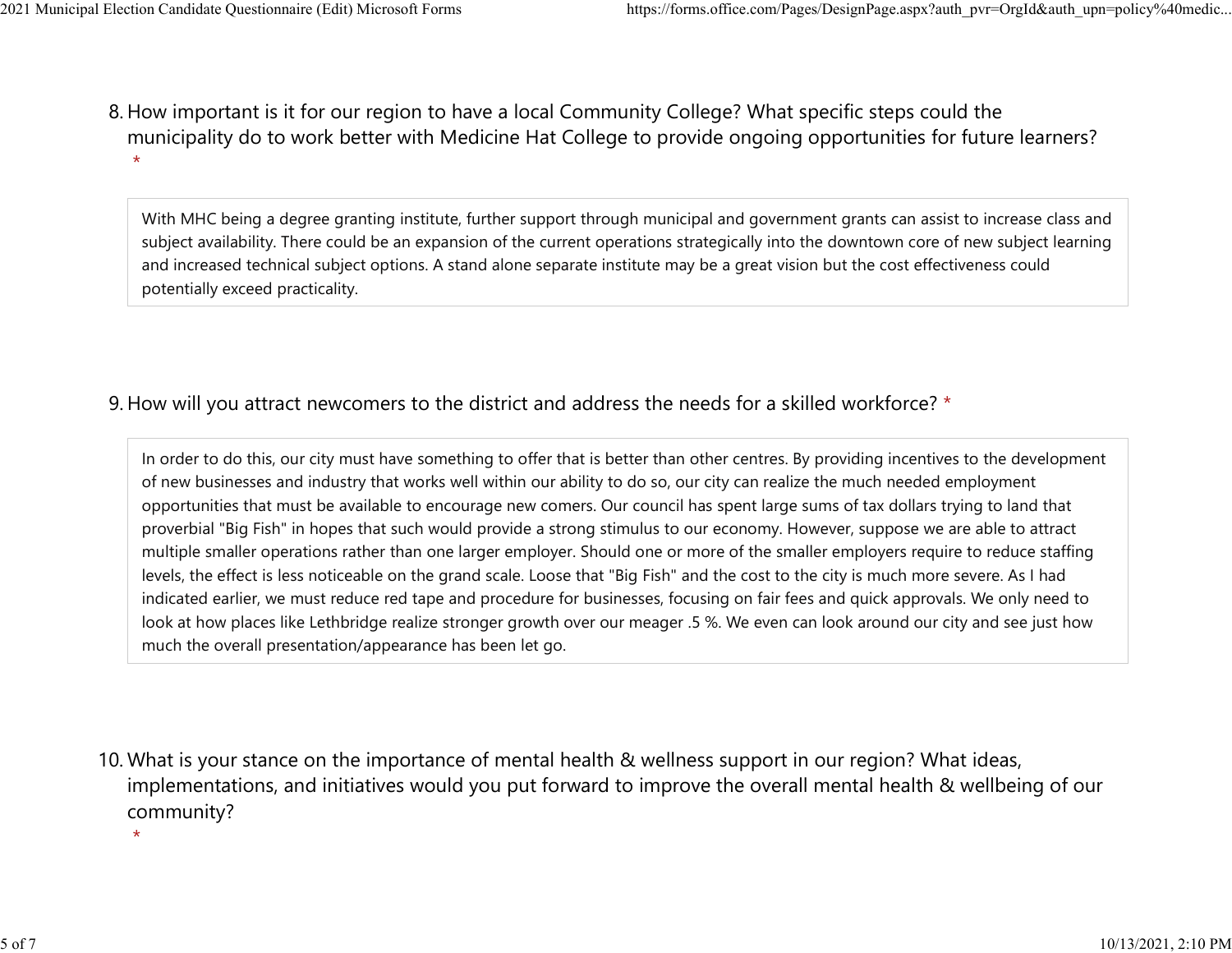$\star$ 

The situation of mental health through Covid has created an huge strain on our citizens. With limited provincially funded resources we sit at a disadvantage over larger centres. Although the costs associated to mental health fall under the provincial umbrella, there is no reason why as a municipality and region that we cannot collectively lobby for additional resources and staffing. Implementing smaller moral boosting programs that foster cooperation and the extension of goodwill as a community. We must be careful not to send tax dollars out the door where provincial funds may never reimburse us, we need to look at what do mental health professionals need to want to locate here and raise their families as would be expected of any occupation. Our city is as good if not even better than others, given that we have remained smaller lending to a closer knit community. Qualities that most look for when seeking where to live and work. 2021 Municipal Election Candidate Questionnaire (Edit) Microsoft Forms https://forms.office.com/Pages/DesignPage.aspx?auth\_pvr=OrgId&auth\_upn=policy%40medic...<br>The situation of mental health through Covid has created an hu

11. How will you further diversity and inclusion initiatives in our region, as it relates to each of the pillars in the Chamber's Vote Prosperity Platform: https://www.medicinehatchamber.com/voteprosperity2021/ (https://www.medicinehatchamber.com/voteprosperity2021/)  $\star$ 

I believe the answers and comments I have afforded in the list of questions here complement the points of the Chamber's Vote Prosperity.

12. On a municipal level, how do you intend to address climate change and pollution?

We have to support initiatives to better accommodate renovations of buildings for improving overall efficiency. Perhaps instead of throwing away money at experimental projects such as the failed solar mirror site, maybe residents would allow the city to lease applicable roof space for solar panels where the return to the property owner is subtracted accordingly from their electrical and utility billing. Perhaps a venture not as feasible as a large unsightly solar field in one area, but one that would directly benefit property owners. We must get better at what we allow into our landfill site. From the largest of commercial disposal bin contents never sorted accordingly to the incredibly slow to decay mountains of Styrofoams that use up large portions of the landfill. We have a ways to go to realize efficient trash sorting and recycle, but we also do not have time on our side either. Carbon capture as a municipality is a very viable option and one that we should not linger on. We can introduce pollution control measures as a municipality that apply to